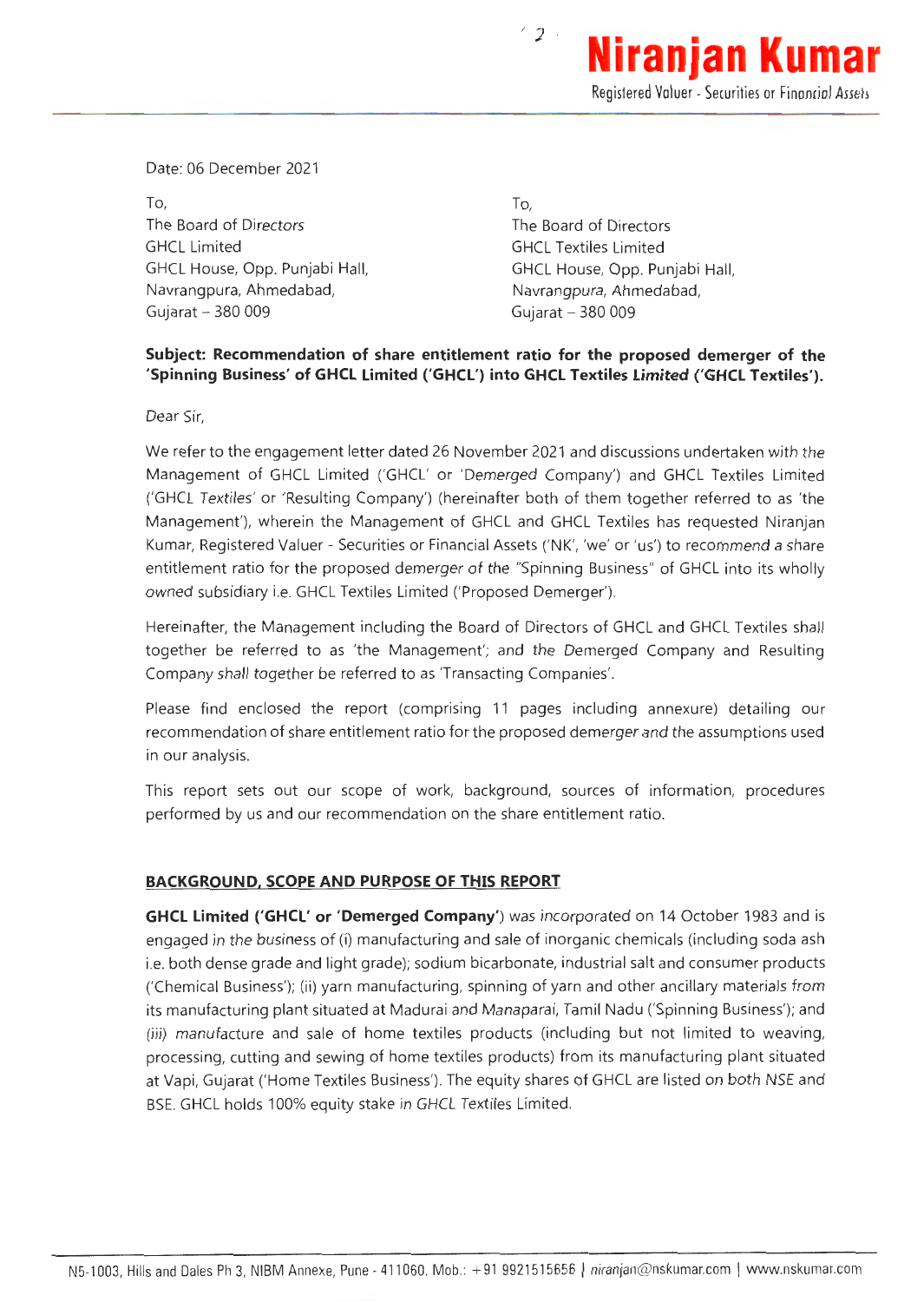**GHCL Textiles Limited ('GHCL Textiles' or 'Resulting Company')** was incorporated on 17 June 2020 with an objective to engage in the textile business. GHCL Textiles is a wholly owned subsidiary of GHCL Limited.

We understand that the Management of the Transacting Companies are contemplating a scheme of arrangement, wherein they intend to demerge the 'Spinning Business' of GHCL into GHCL Textiles in accordance with the provisions of Sections 230 to 232 including section 66 of the Companies Act, 2013 or any statutory modifications, re-enactment or amendments thereof for the time being in force ("the Act") read with the Companies (Compromises, Arrangements and Amalgamations) Rules, 2016 ("the Rules"), as amended from time to time and all other applicable provisions, if any, of the Act and any other applicable law for the time being in force including the applicable provisions of the SEBI Guidelines and the rules framed therein with respect to the proposed demerger and in a manner provided in the Scheme of Arrangement (hereinafter referred to as 'the Scheme').

Based on our discussion with the Management, we understand that the Spinning Business of GHCL ('Demerged Company') will be demerged into its wholly owned subsidiary i.e. GHCL Textiles ('Resulting Company'). Further, we understand that as a part of the Scheme, the outstanding issued and paid up share capital of GHCL Textiles ('Pre Demerger Equity Share Capital') would be cancelled by way of capital reduction.

In connection with the above-mentioned proposed demerger, the Management has appointed Niranjan Kumar, Registered Valuer- Securities or Financial Assets to submit a report recommending a share entitlement ratio for issue of shares of GHCL Textiles to the shareholders of GHCL as a consideration for the proposed demerger.

We would like to emphasize that certain terms of the proposed demerger are stated in our report, however the detailed terms of the proposed demerger shall be more fully described and explained in the Scheme document to be submitted with relevant authorities in relation to the proposed demerger. Accordingly, the description of the terms and certain other information contained herein is qualified in its entirety by reference to the underlying Scheme.

We understand that the appointed date for the proposed demerger shall mean the effective date i.e. the date or last of the dates on which certified copies of the order of the NCLT sanctioning the scheme are filled by the Demerged Company and the Resulting Company with the registrar of companies. We have determined the share entitlement ratio for the proposed demerger as at the report date ('Valuation Date').

The scope of our service is to determine the share entitlement ratio as at the valuation date after considering the facts of the case and report on the same in accordance with generally accepted professional standards including ICAI Valuation Standards, 2018 issued by the Institute of Chartered Accountants of India (ICAI) and requirement prescribed by Securities Exchange Board of India ('SEBI') Regulations as may be applicable to listed entities.

The Management have informed us that:

**Niranjan Kumar** 

Registered Valuer Securities or Financial Assets

a) There would not be any capital variation in the Transacting Companies till the proposed demerger becomes effective without approval of the shareholders and other relevant authorities;



Recommendation of share entitlement ratio for proposed demerger of Spinning Business of GHCL into GHCL Textiles Page 2 of 11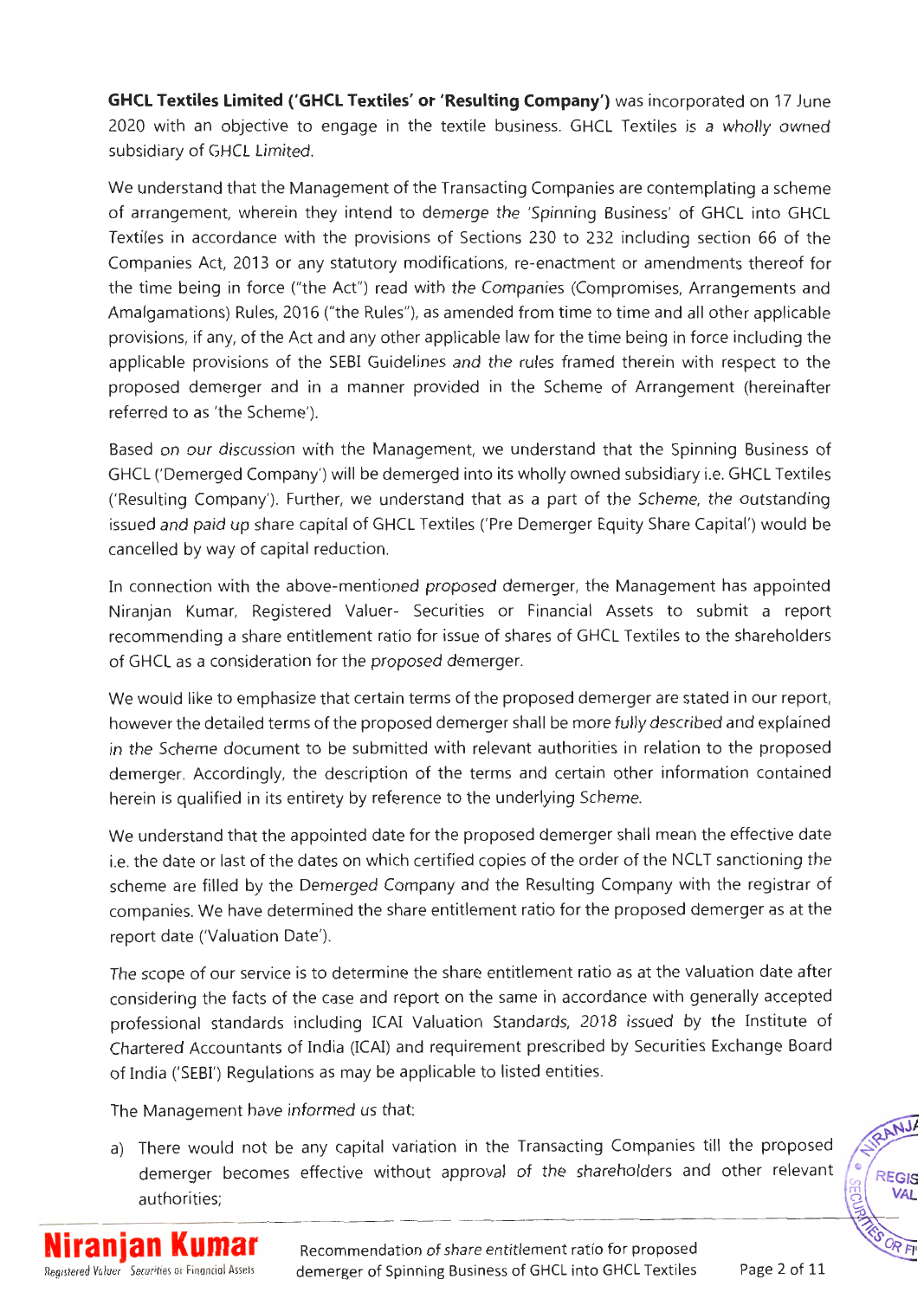- b) Till the proposed demerger becomes effective, neither of the Transacting Companies would declare any dividend which are materially different from those declared in the past few years.
- c) There are no unusual/ abnormal events in the Transacting Companies other than those represented to us by the Management till the report date materially impacting their operating/ financial performance.
- d) There would be no significant variation between the draft scheme of arrangement and the final scheme approved and submitted with the relevant authorities.

This report is our deliverable for the said engagement and is subject to the scope, assumptions, exclusions, limitations and disclaimers detailed hereinafter. As such, the report is to be read in totality and in conjunction with the relevant documents referred to therein.

< < < < < This space has been left blank intentionally>>>>>



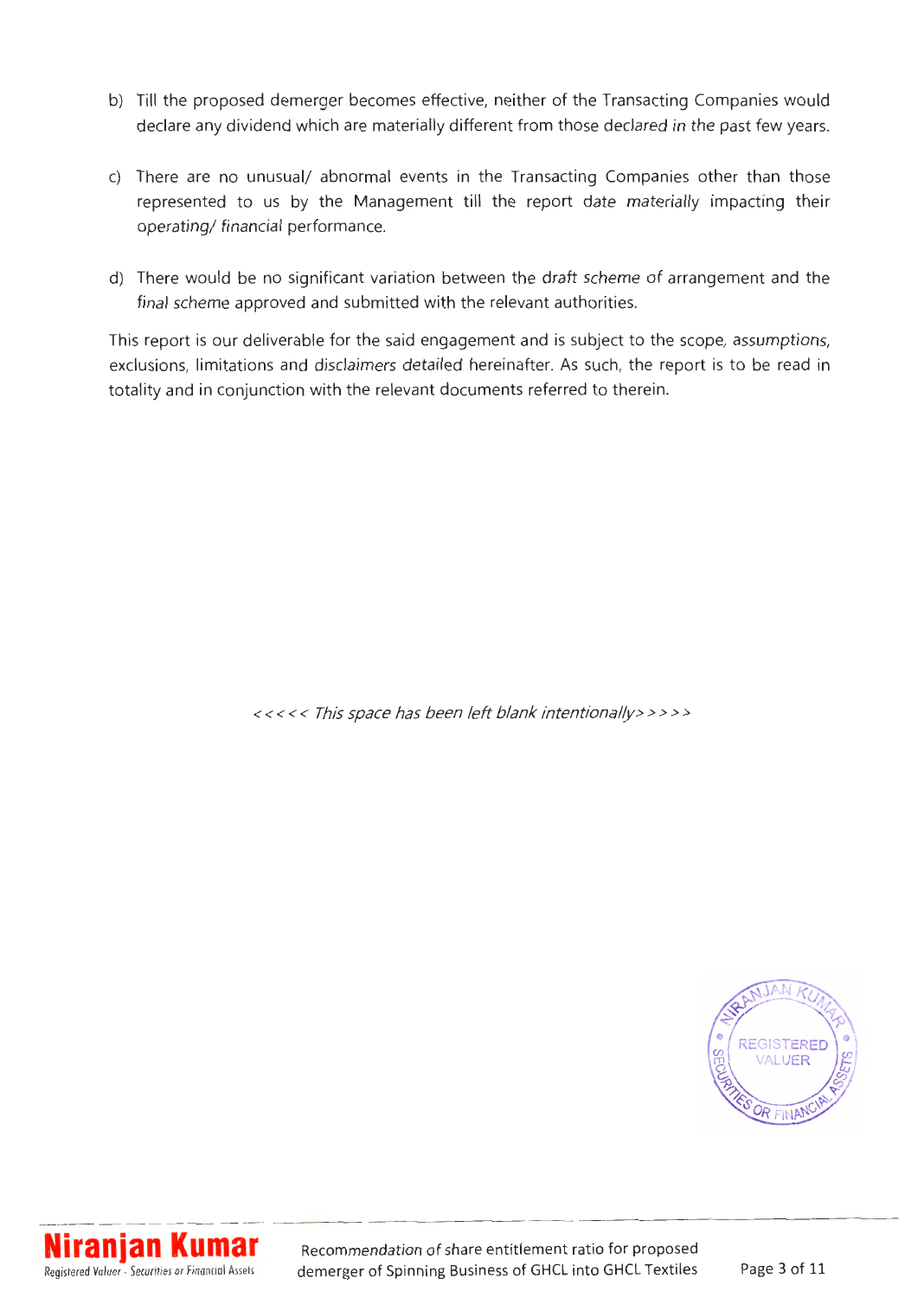## **SHAREHOLDING PATTERN**

# **a) GHCL Limited ('Demerged Company')**

The equity shareholding pattern of GHCL as at 30 September 2021 is set out below:

| <b>Category of shareholder</b> | Number of equity shares Percentage |           |  |
|--------------------------------|------------------------------------|-----------|--|
|                                | (Face Value of INR 10 each)        | %         |  |
| Promoter and Promoter Group    | 1,81,87,810                        | $19.1\%$  |  |
| Public                         | 7, 71, 62, 976                     | 80.9%     |  |
| Total                          | 9,53,50,786                        | $100.0\%$ |  |

# **b) GHCL Textiles Limited ('Resulting Company')**

The equity shareholding pattern of GHCL Textiles as at 30 September 2021 is set out below:

| Name of shareholder                  | Number of equity shares Percentage |           |  |
|--------------------------------------|------------------------------------|-----------|--|
|                                      | (Face Value of INR 2 each)         | $\%$      |  |
| GHCL Limited (including its nominec) | 50.000                             | $100.0\%$ |  |
| Total                                | 50,000                             | $100.0\%$ |  |

We understand that as a part of the Scheme, the entire above-mentioned outstanding issued and paid up share capital of GHCL Textiles ('Pre Demerger Equity Share Capital') would be cancelled by way of capital reduction.

<<<<< This space has been left blank intentionally>>>>>





Recommendation of share entitlement ratio for proposed demerger of Spinning Business of GHCL into GHCL Textiles Page 4 of 11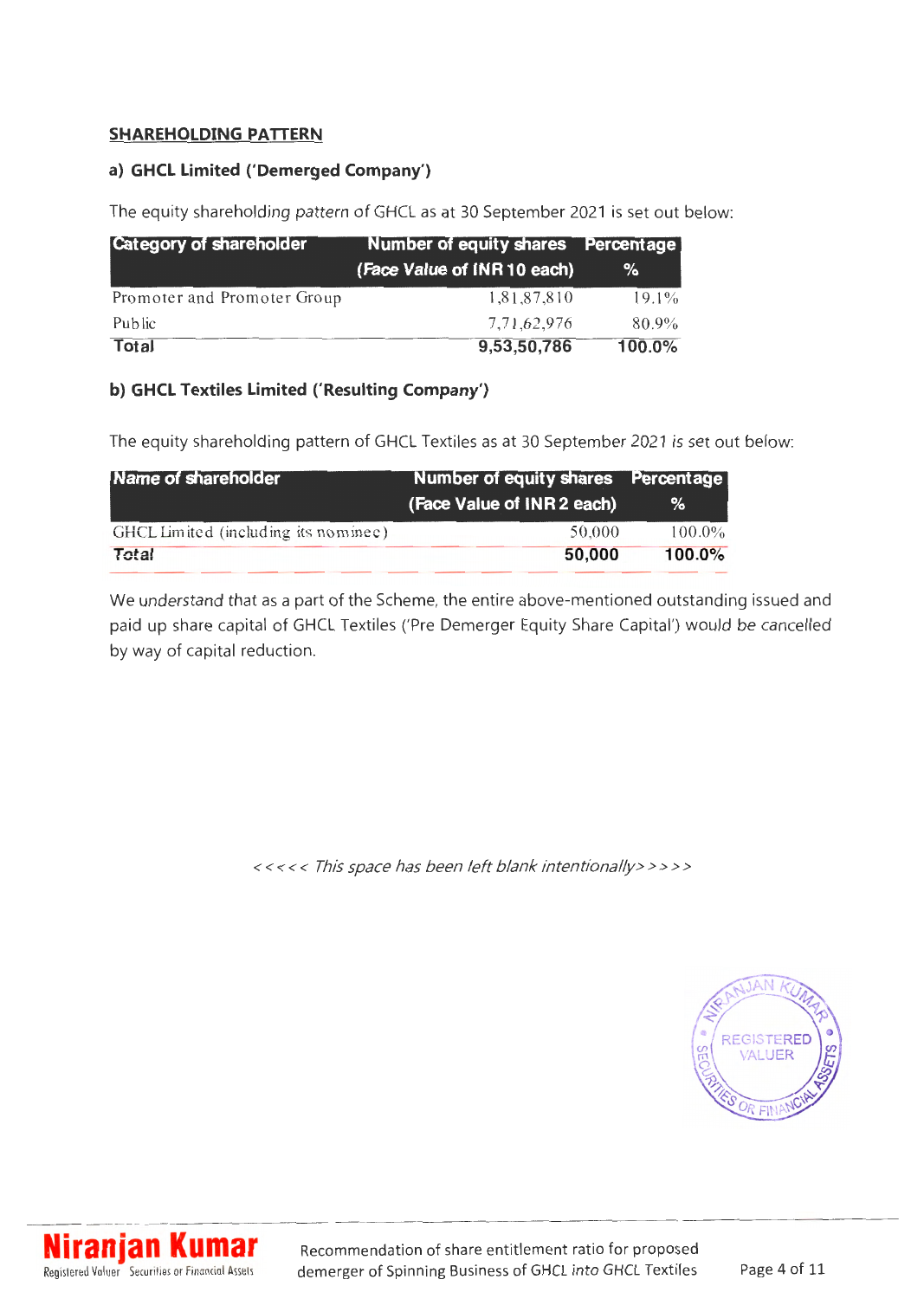# **SOURCES OF INFORMATION**

In connection with the recommendation of share entitlement ratio, we have used the following information obtained from the Management and/ or gathered from public domain:

- Copy of the draft scheme of arrangement pursuant to which the proposed demerger is to be undertaken along with proposed capital reduction;
- Shareholding pattern of GHCL and GHCL Textiles as at 30 September 2021; and
- Discussion with the Management to understand the rationale and basis for arriving at the  $\bullet$ recommended share entitlement ratio;
- Such other information and documents as provided by the Management for the purpose of this engagement.

Besides the above listing, there may be other information provided by the Management which may not have been perused by us in detail, if not considered relevant for our defined scope.

We have also considered/ obtained such other analysis, review, explanations and information considered reasonably necessary for our exercise, from the Management.

The Management of the Transacting Companies have been provided with the opportunity to review the draft report (excluding the recommended share entitlement ratio) as part of our standard practice to make sure that factual inaccuracy/ omissions are avoided in our report.

# **PROCEDURES ADOPTED**

Procedures used in our analysis included such substantive steps as we considered necessary under the circumstances, including, but not necessarily limited to the following:

- Reviewed the draft scheme of arrangement;
- Reviewed the shareholding pattern of GHCL and GHCL Textiles as at 30 September 2021;
- Discussions with the Management to obtain requisite explanation and clarification of data provided;
- Analysis of other facts and data as considered necessary; and
- Determined the fair share entitlement ratio in discussions with the Management, for issue of equity shares of GHCL Textiles ('Resulting Company') to the shareholders of GHCL ('Demerged Company') as a consideration for the proposed demerger of the 'Spinning Business' after considering the effect of the capital reduction in GHCL Textiles forming part of the Scheme;
- Arrived at the final share entitlement ratio for the proposed demerger after considering the effect of capital reduction.



**Niranjan Kumar**  Registered Valuer -Securities or Financial Assets

Recommendation of share entitlement ratio for proposed demerger of Spinning Business of GHCL into GHCL Textiles Page 5 of 11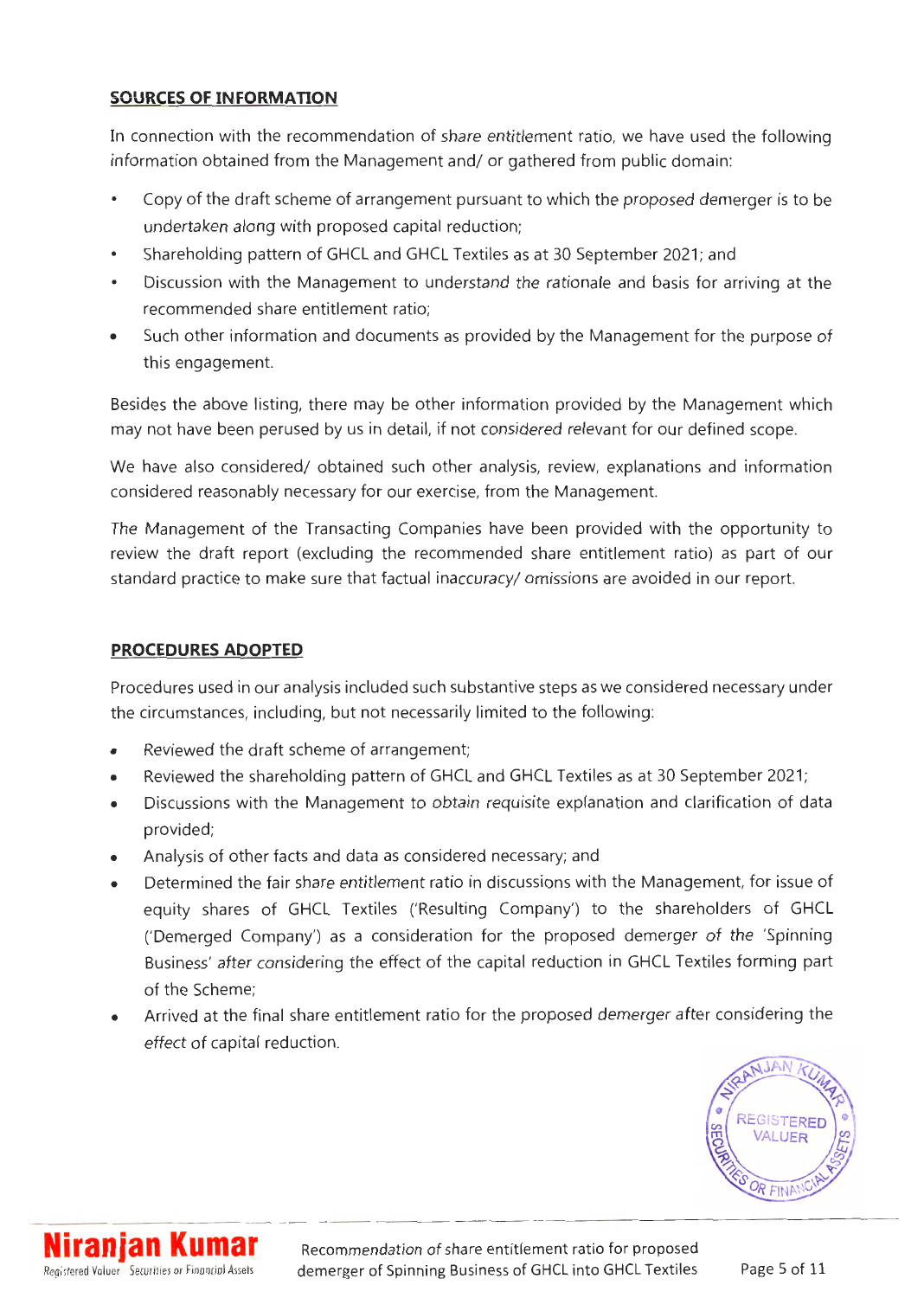# **RATIONALE FOR SHARE ENTITLEMENT RATIO**

As mentioned earlier, as a part of the scheme of arrangement, the Spinning Business of GHCL is proposed to be demerged into its wholly owned subsidiary i.e. GHCL Textiles. GHCL has identified all the assets and liabilities of the Spinning Business which are to be taken over by and transferred to GHCL Textiles. Also, as a part of the Scheme, all the outstanding issued and paid up share capital of GHCL Textiles ('Pre Demerger Equity Share Capital') would be cancelled by way of capital reduction.

We understand that, upon the scheme being effective, all the shareholders of GHCL would also become the shareholders of GHCL Textiles and with the outstanding issued and paid-up share capital of GHCL Textiles ('Pre Demerger Equity Share Capital ') getting cancelled by way of a capital reduction which would be part of the same scheme, their shareholding in GHCL Textiles would mirror their existing shareholding in GHCL prior to the demerger.

Taking into account the above facts and circumstance, any share entitlement ratio can be considered appropriate and fair for the proposed demerger as the proportionate equity shareholding of any shareholder pre-demerger and post-demerger would remain same and not vary and we have therefore not carried out any independent valuation of Spinning Business and GHCL Textiles. The Management has proposed a share entitlement ratio of "1 (One) equity share of GHCL Textiles of face value of INR 2 each fully paid up shall be issued for every 1 (One) equity share of INR 10 each fully paid up held in GHCL".

The Share Entitlement Ratio has been recommended keeping in mind the future equity servicing capacity and minimum share capital requirement of GHCL Textiles.

The effect of demerger is that each shareholder of GHCL becomes the owner of shares in two companies instead of one. No shareholder is, under the scheme, required to dispose off any part of his shareholding either to any of the other shareholders or in the market or otherwise. The scheme does not envisage the dilution of the holding of any one or more shareholders as a result of the operation of the scheme. Post demerger, the percentage holding of a shareholder in GHCL and in GHCL Textiles would remain same and not vary.

Upon issuance of equity shares basis the share entitlement ratio, and after the cancellation of Pre-Demerger Equity Share Capital of GHCL Textiles, the equity shareholders of GHCL and GHCL Textiles would be same.

Therefore, in our view, the above share entitlement ratio is fair and equitable, considering that all the shareholders of GHCL, will, upon the proposed demerger, have their inter-se economic interests, rights, obligations in GHCL Textiles post-demerger in the same proportion as their existing economic interests, rights and obligations in GHCL pre-demerger.



**Niranjan Kumar**  Registered Valuer - Securities or Financial Assets

Recommendation of share entitlement ratio for proposed demerger of Spinning Business of GHCL into GHCL Textiles Page 6 of 11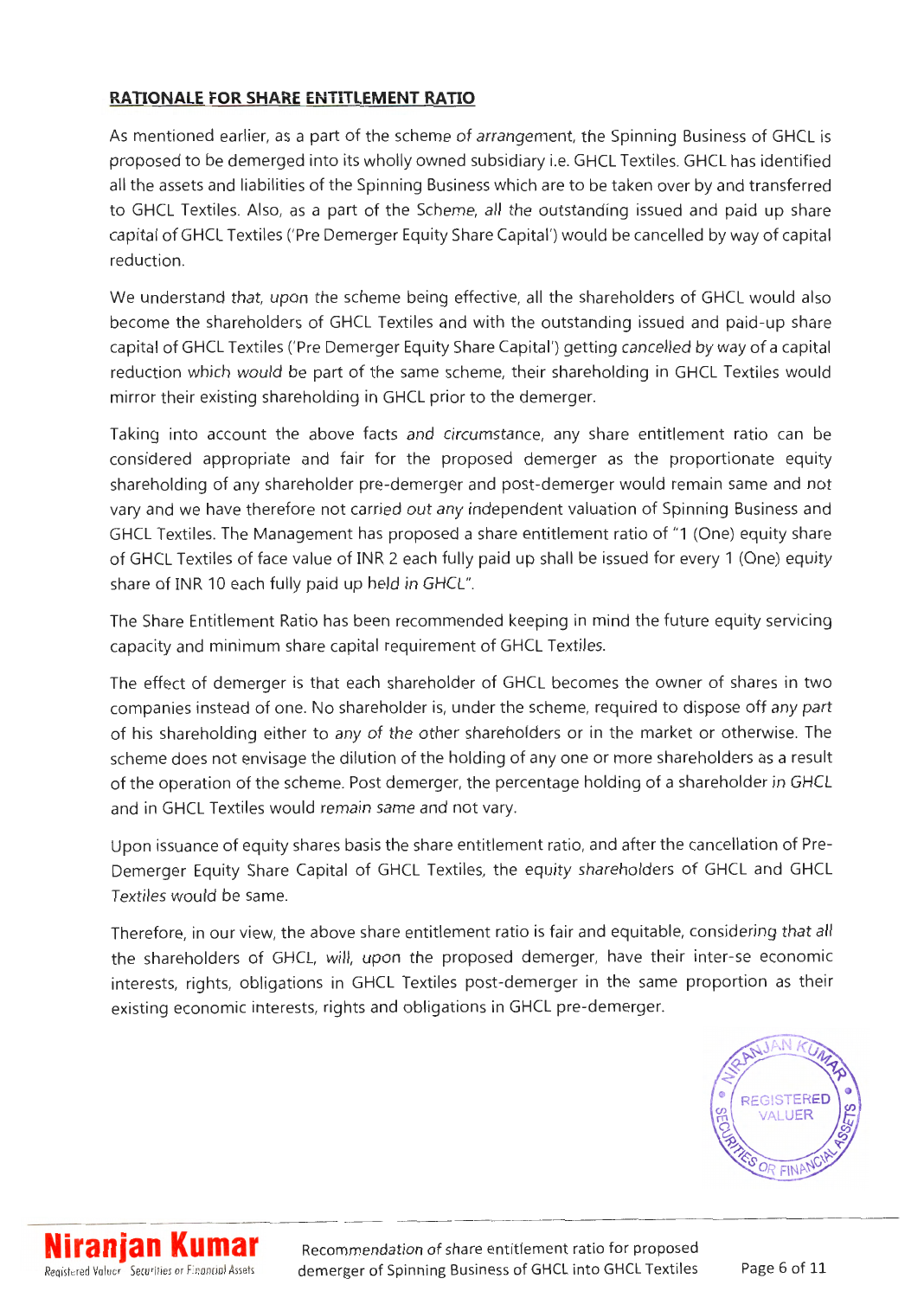# **CONCLUSION**

In the light of the above and on a consideration of all the relevant factors and circumstances and subject to our scope, limitations as mentioned above, we recommend the following share entitlement ratio of:

**1 {One)** equity share of GHCL Texttles of face value of INR 2 each fully paid up shall be issued for evety **1 {One)** equity share held in GHCL having face value of INR 10 each fully paid up.

Respectfully submitted,



Niranjan Kumar Registered Valuer- Securities or Financial Assets IBBI Registration Number: IBBI/RV/06/2018/10137 ICAIRV0/06/RV-P000021/2018-19 UDIN: 21121635AAAAHT4422

Date: 06 December 2021 Place: Pune

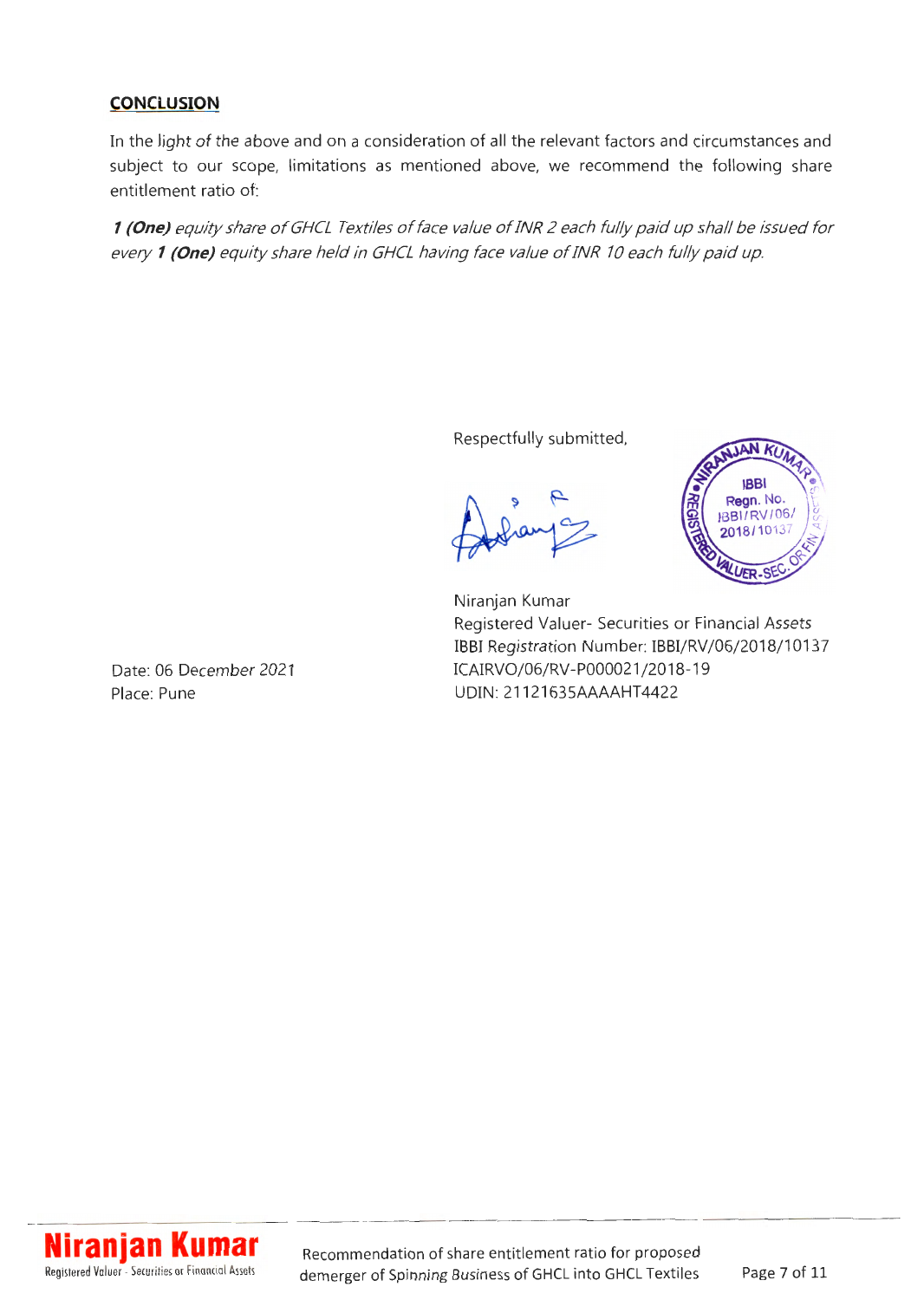# **SCOPE LIMITATIONS. ASSUMPTIONS, QUALIFICATIONS, EXCLUSIONS AND DISCLAIMERS**

Provision of valuation opinions and consideration of the issues described herein are areas of our regular practice. The services do not represent accounting, assurance, accounting/ tax due diligence, consulting or tax related services that may otherwise be provided by us.

This report, its contents and the results herein are specific and subject to:

- the purpose of valuation agreed as per the terms of this engagement;
- the date of this report;

**Niranjan Kumar**  Registered Valuer -Securities or Financial Assets

- equity shareholding pattern of GHCL and GHCL Textiles as at 30 September 2021;
- proposed capital reduction of all the outstanding issued and paid up share capital of the GHCL Textiles ('Resulting Company');
- proposed share entitlement ratio recommended by the Management;
- draft scheme of arrangement; and
- data detailed in the section Sources of Information

A value analysis of this nature is based on information made available to us as of the date of this report, events occurring after that date hereof may affect this report and the assumptions used in preparing it, and we do not assume any obligation to update, revise or reaffirm this report.

The recommendation(s) rendered in this report only represent our recommendation(s) based upon information furnished by the Management till the date of this report and other sources, and the said recommendation(s) shall be considered to be in the nature of non-binding advice (our recommendation should not be used for advising anybody to take buy or sell decision, for which specific opinion needs to be taken from expert advisors).

In the course of our analysis, we were provided with both written and verbal information, by the Management as detailed in the section- Sources of Information.

In accordance with the terms of our engagement, we have assumed and relied upon, without independent verification of,

- the accuracy of information made available to us by the Management, which formed a substantial basis for this report; and
- the accuracy of information that was publicly available;

We have not carried out a due diligence or audit or review of the Companies for the purpose of this engagement, nor have we independently investigated or otherwise verified the data provided.

We are not legal or regulatory advisors with respect to legal and regulatory matters for the proposed demerger. We do not express any form of assurance that the financial information or other information as prepared and provided by the Management is accurate. Also, with respect to explanations and information sought from the Management, we have been given to understand by the Management that they have not omitted any relevant and material factors and that they have checked the relevance or materiality of any specific information to the present exercise with us in case of any doubt. Accordingly, we do not express any opinion or offer any  $\frac{1}{\sqrt{2}}$  REGIS: form of assurance regarding its accuracy and completeness.  $\mathbb{R}$ 

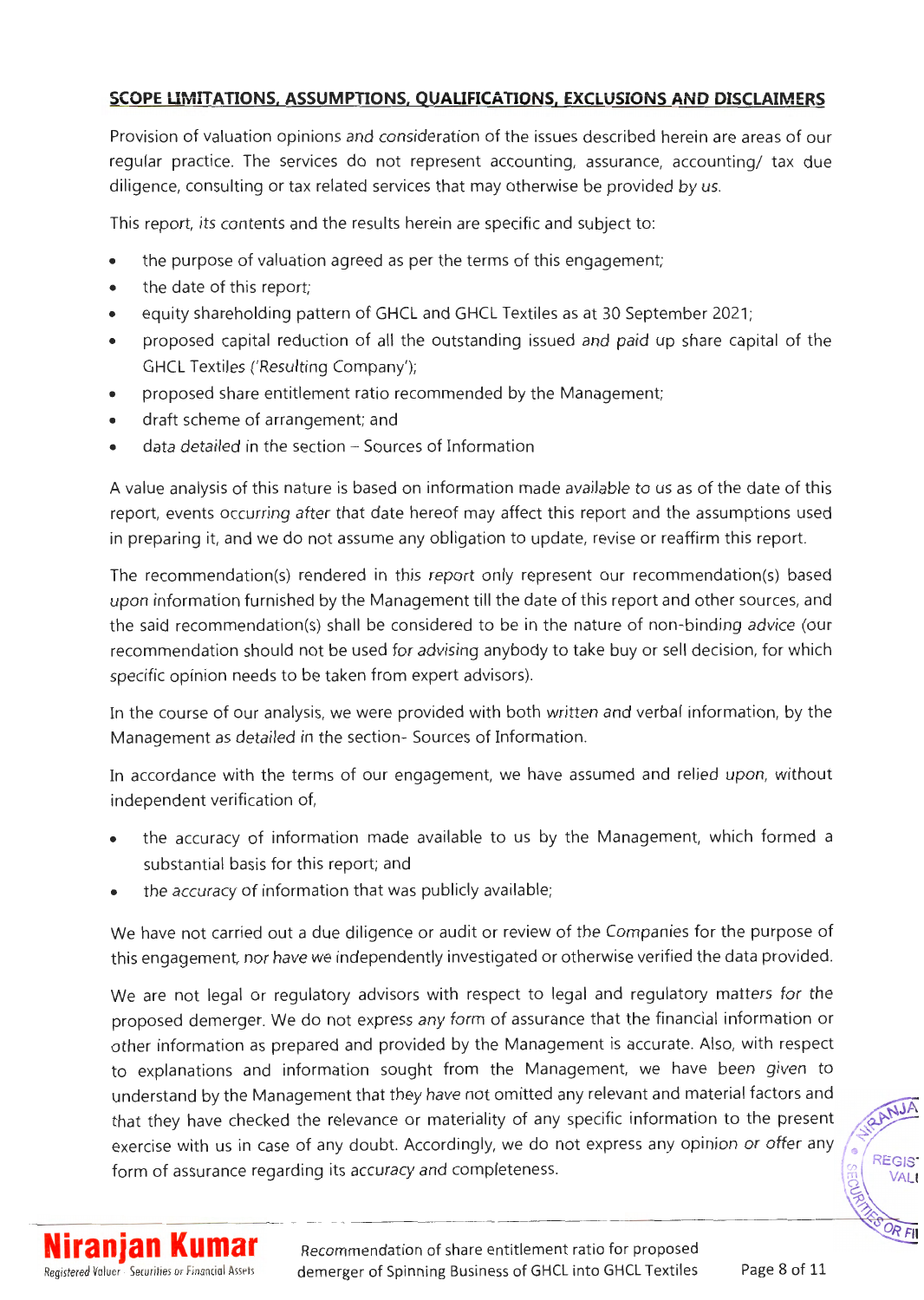Our conclusions are based on these assumptions and information given by/ on behalf of the Management. The Management of the Company has indicated to us that they have understood that any omissions, inaccuracies or misstatements may materially affect our recommendation. Accordingly, we assume no responsibility for any errors in the information furnished by the Management and their impact on the report. Also, we assume no responsibility for technical information (if any) furnished by the Management. However, nothing has come to our attention to indicate that the information provided was materially misstated/ incorrect or would not afford reasonable grounds upon which to base the report. We do not imply and it should not be construed that we have verified any of the information provided to us, or that our inquiries could have verified any matter, which a more extensive examination might disclose.

The report assumes that the Companies complies fully with relevant laws and regulations applicable in all its areas of operations and that the Company will be managed in a competent and responsible manner. Further, except as specifically stated to the contrary, this report has given no consideration on to matters of a legal nature, including issues of legal title and compliance with local laws and litigation and other contingent liabilities that are not represented to us by the Management.

This report does not look into the business/ commercial reasons behind the proposed demerger nor the likely benefits arising out of the same. Similarly, the report does not address the relative merits of the proposed demerger as compared with any other alternative business transaction, or other alternatives, or whether or not such alternatives could be achieved or are available. This report is restricted to recommendation of share entitlement ratio for the proposed demerger only.

We would like to emphasize that as per the proposed scheme of arrangement, Spinning Business of GHCL ('Demerged Company') will be demerged into its wholly owned subsidiary i.e. GHCL Textiles ('Resulting Company') and upon cancellation of the entire outstanding issued and paid up share capital as a part of the scheme of the GHCL Textiles by way of capital reduction, fresh issue of shares would be made to the existing shareholders of GHCL on a proportionate basis such that their existing holding in GHCL is replicated in GHCL Textiles. Accordingly, we believe that any share entitlement ratio can be considered appropriate and fair for the proposed demerger as the inter-se proportionate equity shareholding of any shareholder pre-demerger and post-demerger would remain same and not vary and we have therefore not carried out any independent valuation of Spinning Business of GHCL and GHCL Textiles.

Certain terms of the proposed demerger are stated in our report, however the detailed terms of the proposed demerger shall be more fully described and explained in the scheme document to be submitted with relevant authorities in relation to the proposed demerger. Accordingly, the description of the terms and certain other information contained herein is qualified in its entirety by reference to the Scheme document.

The fee for the Engagement is not contingent upon the results reported.

We owe responsibility only to the Board of Directors of the Transacting Companies, who have appointed us, and nobody else. We do not accept any liability to any third party in relation to the issue of this report. It is understood that this analysis does not represent a fairness opinion. Ir no circumstance shall the liability of NK exceed the amount as agreed in our Engagement Letter. ö

This share entitlement ratio report is subject to the laws of India.

**Niranjan Kumar**  Registered Valuer -Securities or Financial Assets

Recommendation of share entitlement ratio for proposed demerger of Spinning Business of GHCL into GHCL Textiles Page 9 of 11 EPANJAN

**REGIST VALU** 

OR FIN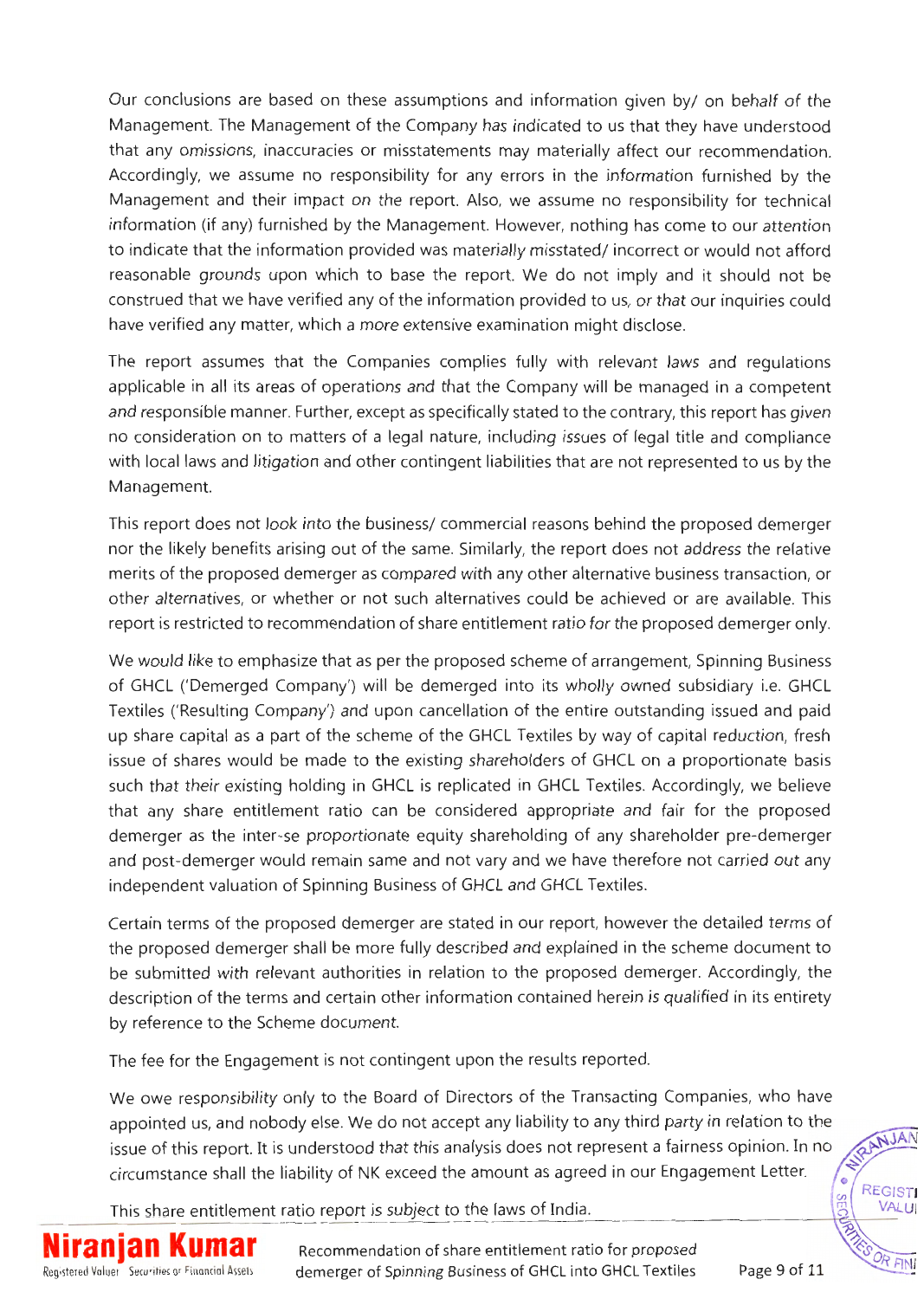Neither the report nor its contents may be referred to or quoted in any registration statement, prospectus, offering memorandum, annual report, loan agreement or other agreement or document given to third parties, other than in connection with the purpose of recommending the share entitlement ratio for the proposed demerger and relevant filing with regulatory authorities in this regard, without our prior written consent.

In addition, this report does not in any manner address the prices at which equity shares of GHCL shall trade following announcements of the proposed demerger and we express no opinion or recommendation as to how shareholders of the Transacting Companies should vote at any shareholders' meetings. Our report and the opinion/ valuation analysis contained herein is not to be construed as advice relating to investing in, purchasing, selling or otherwise dealing in securities.

<<<<< This space has been left blank intentionally>>>>>





Recommendation of share entitlement ratio for proposed demerger of Spinning Business of GHCL into GHCL Textiles Page 10 of 11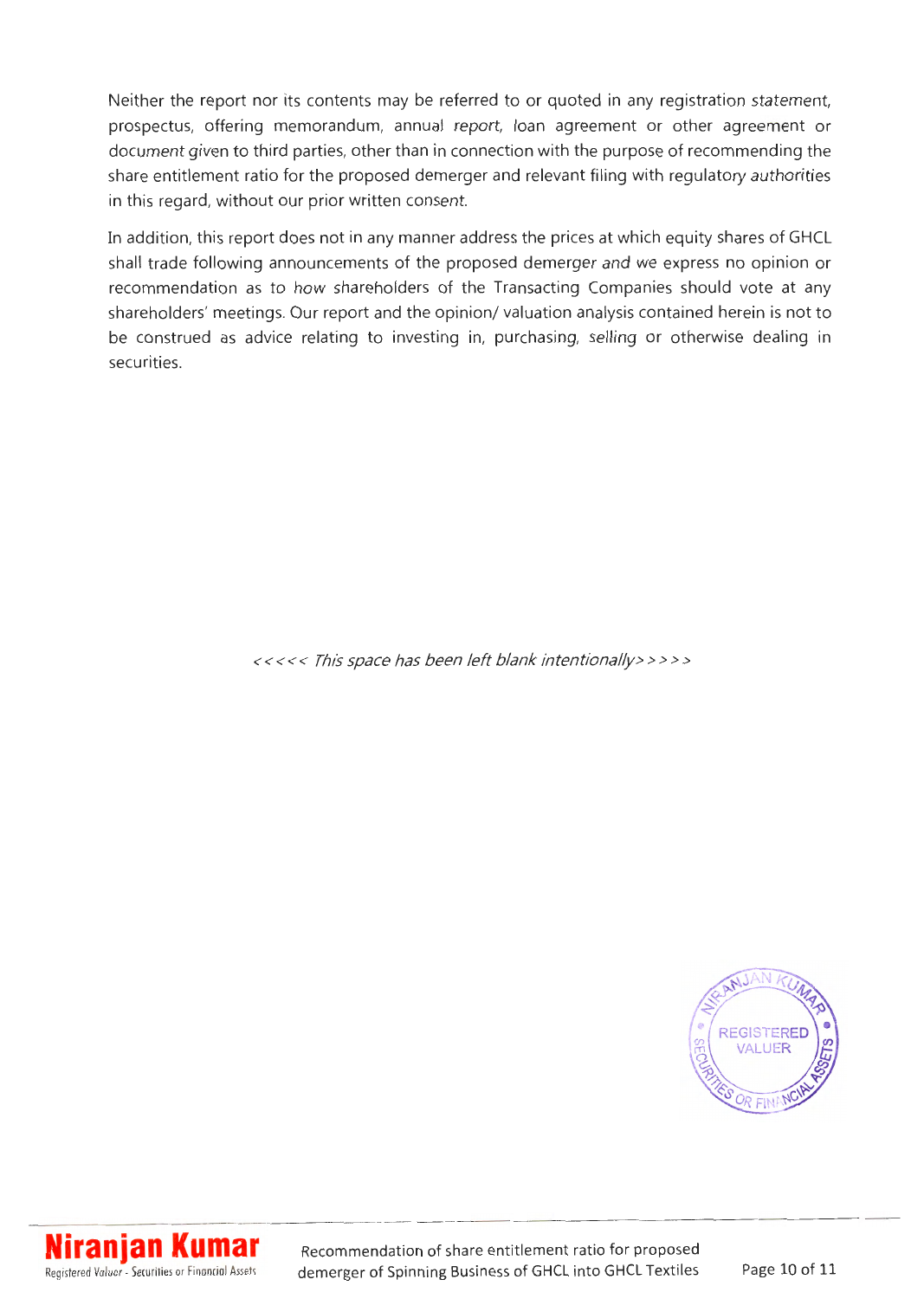## **Annexure-1 : Summary of share entitlement ratio**

**Demerger of 'Spinning Business' of GHCL Limited ('Demerged Company') into GHCL Textiles Limited ('Resulting Company')** 

| <b>Valuation Approach</b>       | <b>Spinning Business of</b><br><b>GHCL Limited</b><br>(A) |       | <b>GHCL Textiles</b><br><b>Limited</b><br>(B) |        |
|---------------------------------|-----------------------------------------------------------|-------|-----------------------------------------------|--------|
|                                 |                                                           |       |                                               |        |
|                                 |                                                           |       |                                               |        |
|                                 | Value per                                                 |       | <b>Weight Value per</b>                       | Weight |
|                                 | share                                                     |       | share                                         |        |
|                                 | (INR)                                                     |       | (INR)                                         |        |
| Asset Approach (Refer Note 1)   | NA                                                        | $0\%$ | NA.                                           | 0%     |
| Income Approach (Refer Note 2)  | NA                                                        | $0\%$ | NA.                                           | 0%     |
| Market Approach (Refer Note 3)  | NA                                                        | $0\%$ | <b>NA</b>                                     | $0\%$  |
| <b>Relative value per share</b> | <b>NA</b>                                                 |       | <b>NA</b>                                     |        |
| Share Entitlement Ratio (A/B)   |                                                           |       | <b>NA</b>                                     |        |
|                                 |                                                           |       |                                               |        |

NA: Not adopted

### **Notes:**

## **1. Asset Approach - Not Adopted**

As per the proposed scheme of arrangement, Spinning Business of GHCL ('Demerged Company') will be demerged into its wholly owned subsidiary i.e. GHCL Textiles ('Resulting Company') and upon cancellation of the entire outstanding issued and paid up equity shares held by GHCL in GHCL Textiles by way of capital reduction, fresh issue of shares would be made to the existing shareholders of GHCL on a proportionate basis such that their shareholding in GHCL Textiles would mirror their existing shareholding in GHCL. Hence, we have not carried out any independent valuation of Spinning Business of GHCL and GHCL Textiles.

In light of the above, we have not carried out any independent valuation of Spinning Business of GHCL and GHCL Textiles using the Asset Approach.

# **2. Income Approach - Not Adopted**

In view of the explanation given in Note 1 above, we have not carried out any independent valuation of Spinning Business of GHCL and GHCL Textiles using the Income Approach.

### **3. Market Approach - Not Adopted**

In view of the explanation given in Note 1 above, we have not carried out any independent valuation of Spinning Business of GHCL and GHCL Textiles using the Market Approach.





Recommendation of share entitlement ratio for proposed demerger of Spinning Business of GHCL into GHCL Textiles